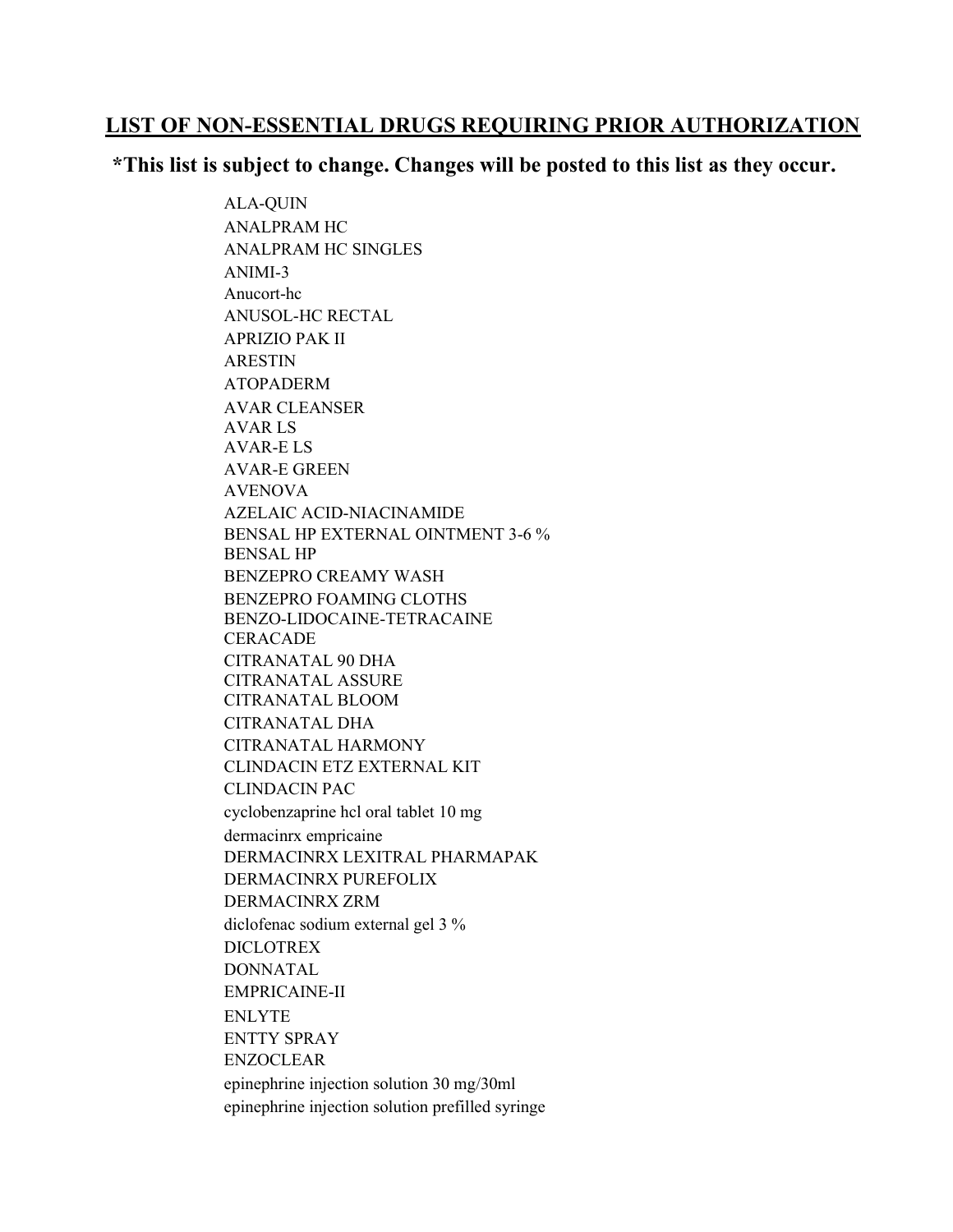**ESOMEP-EZS** 

est estrogens-methyltest est estrogens-methyltest hs **FEMPH FERIVAFA FLUOPAR FOLIXAPURE FOLTREXYL FOSTEUM FOSTEUM PLUS GENADUR HALUCORT** HEMMOREX-HC **HPR PLUS HYCLODEX** hydrocortisone ace-pramoxine cream 2.5-1 % rectal hydrocortisone ace-pramoxine external cream 2.5-1 % hydrocortisone acetate rectal hydrocortisone-iodoquinol hydrocortisone-iodoquinol external cream 1-1% **HYLATOPIC PLUS HYOPHEN** hyoscyamine sulfate er hyoscyamine sulfate er oral tablet extended release 12 hour hyoscyamine sulfate sublingual **INFLAMMACIN** iodoquinol-hc-aloe polysacch IODOQUINOL-HC-KETOCONAZOLE iodoquinol-hydrocortisone-aloe **IROSPAN 24/6 LACTOJEN LEVICYN** levicyn dermal spray **LEVSIN** LEVSIN/SL lidocaine external ointment 5 % LIDOCAINE-TETRACAINE EXTERNAL CREAM 23-7 % LIDO-EPINEPHRINE-TETRACAINE **LIDORX LIDOTHOL LIDOTRAL** LIDOVEX CRE  $3.75\%$ **LOPROX EXTERNAL KIT** 

NEUAC EXTERNAL KIT **NEOCERA**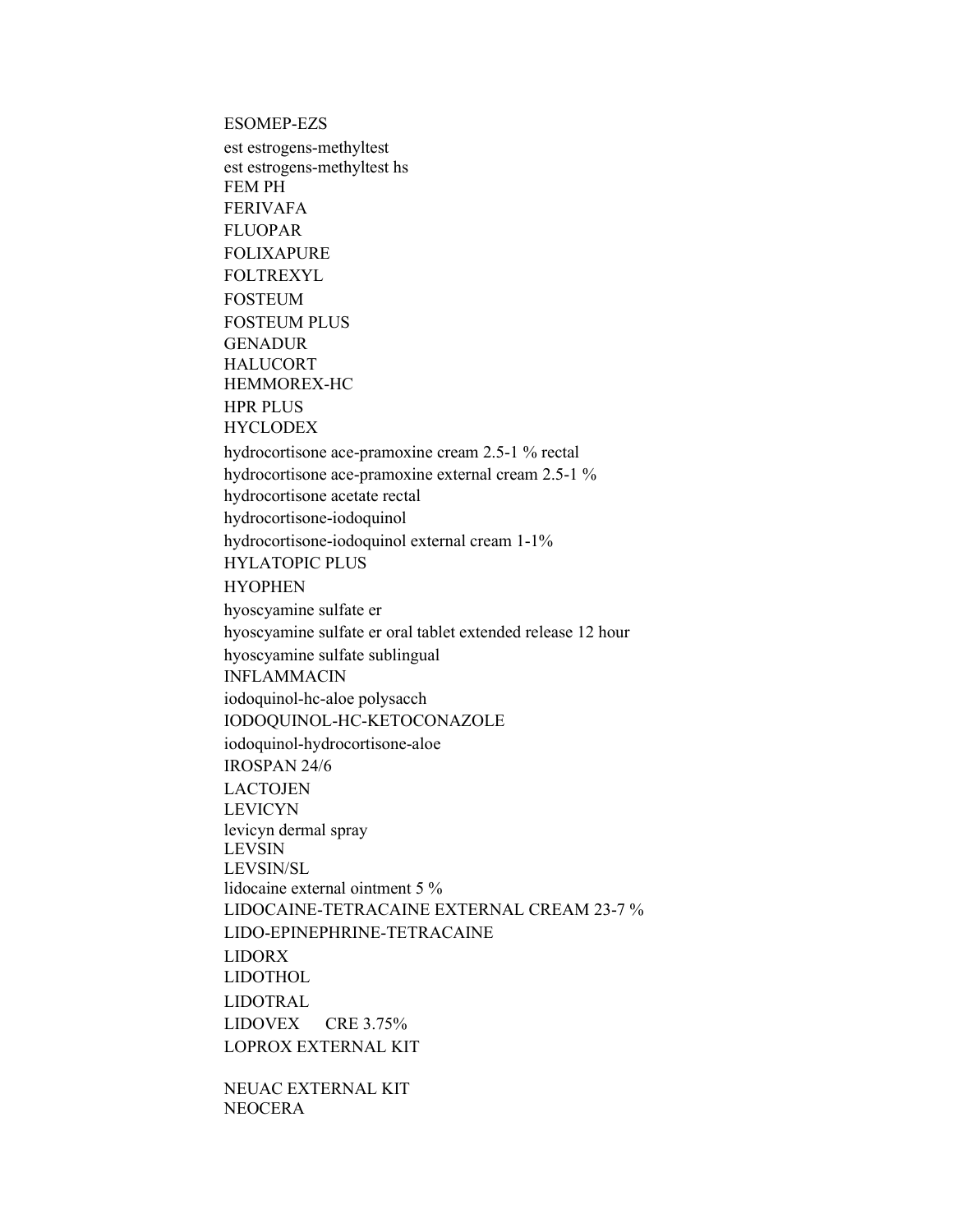**NEOSALUS NEOSALUS CP** NEO-SYNALAR EXTERNAL KIT **NESTABS DHA NESTABS ONE** NEUTRASAL NIVATOPIC PLUS **NOURIVAN ANTIOX BASE** NUCARARXPAK **NUDICLO SOLUPAK** NUTRIARX CREAMPAK OB COMPLETE ONE OB COMPLETE PETITE **OMEGA-3 RX COMPLETE** OMEGA-3/D-3 WELLNESS PACK ORTHO D **ORTHO DF OVACE PLUS OVACE PLUS WASH OVACE WASH** PCCA LIPODERM BASE Phenohytro PHLAG SPRAY PHOSPHA 250 TAB NEUTRAL PHYSICIANS EZ USE B-12 **PLEXION** PLEXION CLEANSER PLEXION CLEANSING CLOTH PLEXION CLEANSING CLOTH EXTERNAL PAD Pliaglis PLIAGLIS EXTERNAL KIT **PRENATE** PRENATE DHA PRENATE ELITE PRENATE ENHANCE PRENATE MINI PRENATE PIXIE PRENATE RESTORE prilovix plus PRIMACARE PRIMACARE ORAL CAPSULE **PROCORT PRODIGEN PROMISEB PYRIDIUM**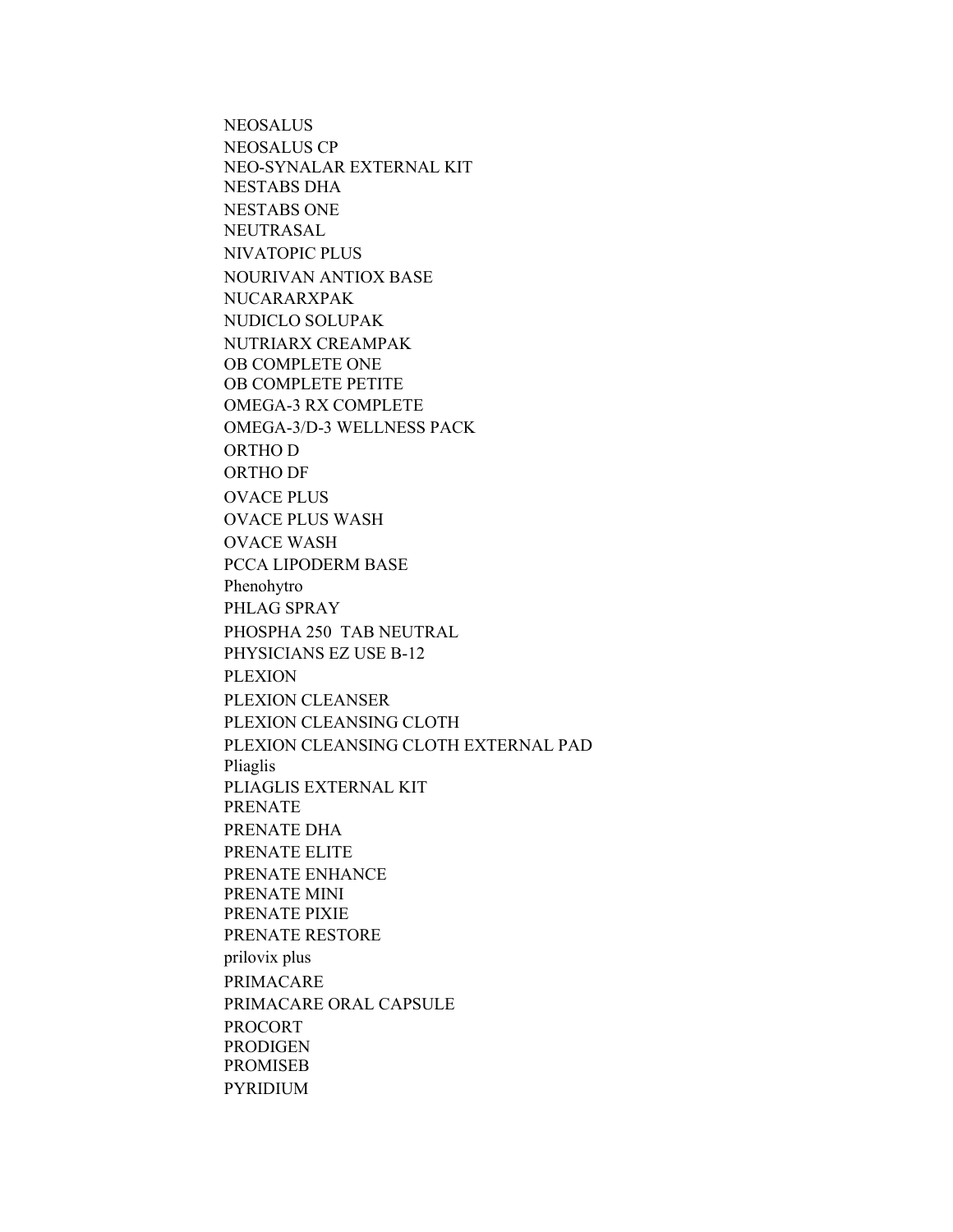RIZOTRAL-II salicylic acid er salicylic acid external salicylic acid external cream salicylic acid wart remover salicylic acid-cleanser SALIVAMAX salsalate oral SALT DURABLE CREAM SALT STABLE LS ADVANCED SCARCARE GEL-PAD KIT/LARGE SCARCINPAD SEBUDERM SELECT-OB SELECT-OB+DHA selenium sulfide external shampoo SILA III SIL-K PAD SILTREX SOD SUL/SULF EMU 10-5% SODIUM BICARBONATE SOLUTION 8.4 % INTRAVENOUS sodium sulfacetamide sodium sulfacetamide external shampoo sodium sulfacetamide wash sodium sulfacetamide wash liquid 10 % external SODIUM SULFACETAMIDE-BAKUCHIOL sulfacetamide sodium-sulfur sulfacetamide sodium-sulfur external cream sulfacetamide sodium-sulfur external emulsion sulfacetamide sodium-sulfur external liquid sulfacetamide sodium-sulfur external lotion sulfacetamide sodium-sulfur external pad 10-4% sulfacetamide sodium-sulfur external suspension sulfacetamide sod-sulfur wash sulfacetamide sod-sulfur wash external kit SUMADAN SUMADAN WASH SUMADAN XLT SYNERDERM SYMAX DUOTAB **TETRIX** THERAMINE TRISTART DHA urea external cream urea external cream 39 %, 40 %, 41 %, 45 %, 47% URELLE